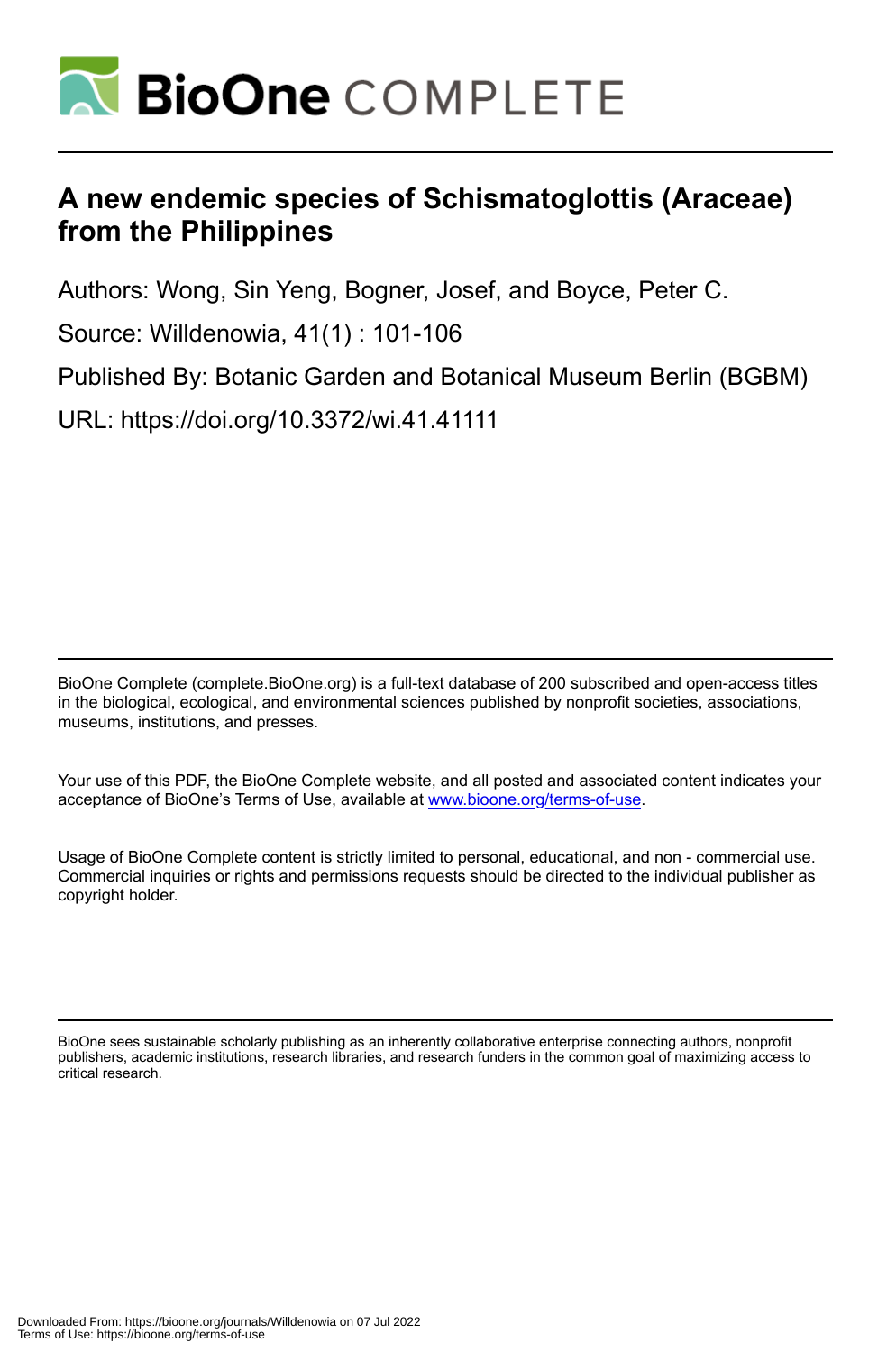# SIN YENG WONG $^1$ , JOSEF BOGNER $^{2^\ast}$  & PETER C. BOYCE $^3$

# **A new endemic species of** *Schismatoglottis (Araceae)* **from the Philippines**

#### **Abstract**

Wong S. Y., Bogner J. & Boyce P. C.: A new endemic species of *Schismatoglottis (Araceae)* from the Philippines. – Willdenowia 41: 101–106. – Online ISSN 1868-6397; © 2011 BGBM Berlin-Dahlem. doi:10.3372/wi.41.41111 (available via http://dx.doi.org/)

A new species of the tribe *Schismatoglottideae, Schismatoglottis ifugaoensis* from the Philippines, is described and illustrated. It is characterised by cordate leaf blades, subsessile stigmas and excavated stamens with elongated, tonguelike connectives of the anthers. A revised key of the Philippine species of the genus *Schismatoglottis* is included.

Additional key words: aroids, *Schismatoglottideae, Schismatoglottis ifugaoensis,* taxonomy

#### **Introduction**

Revisions of the *Schismatoglottideae* (Bogner & Hay 2000; Hay 2002; Hay & Herscovitch 2003; Hay & Yuzammi 2000) together with subsequent updates and additions (Bogner & Boyce 2009; Boyce & Wong 2006, 2007, 2008; Wong 2010, 2011; Wong & Boyce 2007a, b, 2008, 2010; Wong & al. 2009; Wong & al. 2010) have established an excellent working platform from which to undertake further research.

Extensive fieldwork and re-examination of herbarium material by the authors has revealed that there remain many taxa that have yet to be formally recognised and in addition that several named species are too broadly circumscribed and on a critical inspection revealed to comprise several to rather many locally endemic species. Such an example, in the genus *Schismatoglottis* Zoll. & Moritzi, came to light during a tour of European herbaria. Critical examination of herbarium specimens in the Botanische Staatssammlung München (M) revealed that several sheets attributed to *S. bogneri* A. Hay represent in fact a similar but morphologically distinct, undescribed species, which is described in the present paper.

# *Schismatoglottis ifugaoensis* S. Y. Wong, Bogner & P. C. Boyce, **sp. nov.**

Holotypus: Philippines, Luzon, Ifugao Province, near Banaue, alt. c. 1500 m, 22.6.1983 (flowering and postfloral inflorescences), *J. Bogner 1630* (M; isotypus: M).

Lamina foliorum ovata, basi cordata, apice cuspidata; ovarium plus minusve globosum vel late ellipsoideum, stigma subsessile, stamina excavata, connectivo distincte linguiformi, thecae lateraliter in apice filamenti positae, apertura rimiformis.

Robust mesophytic herb. *Stem* short, incompletely known (length unknown), c. 1.8 cm in diam. *Petiole* 58–65 cm long and 0.8–1.5 cm in diam. (with sheath), 0.4 cm in diam. (without sheath), terete and canaliculate in the upper part, sheath 18–26 cm long, fully attached and ta-

<sup>1</sup> Department of Plant Science & Environmental Ecology, Faculty of Resource Science & Technologi, Universiti Malaysia Sarawak (UNIMAS), 94300 Kuching, Sarawak, Malaysia.

<sup>2</sup> Botanischer Garten München-Nymphenburg, Menzinger Str. 61–65, 80368 München, Germany & Botanische Staatssammlung München (M), Menzinger Str. 67, 80368 München, Germany \* (author for correspondence).

<sup>3</sup> Pusat Pengajian Sains Kajihayat [School of Biological Sciences], Universiti Sains Malaysia, 11800 USM, Pulau Pinang, Malay-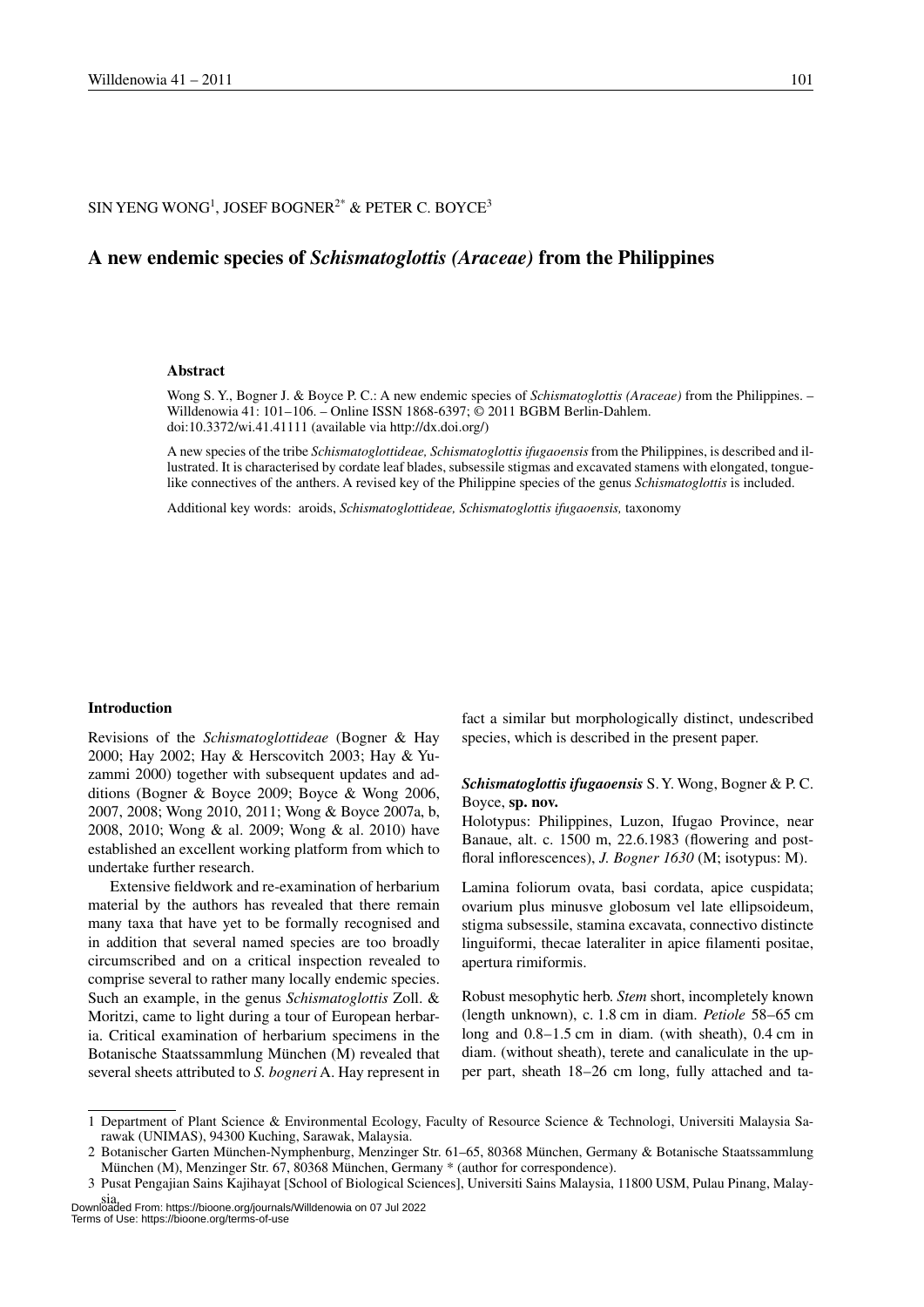pering, persistent. *Leaf blade* cordate,  $30-32 \times 18-20$  cm, green, apex cuspidate and then apiculate for 4 mm, base cordate and posterior lobes 4–5 cm long and 8.5–10 cm wide; *midrib* conspicuous, 4–5 mm thick at base and becoming narrower towards apex, with 16–21 abaxially prominent parallel-pinnate *primary lateral veins* on each side of the midrib, diverging 30–60°, the most basal veins arising more or less together on both sides of the midrib and arching into posterior lobes; *secondary veins* arising from the midrib and in the basal part and lobes from the primary venation, *tertiary venation* inconspicuous. *Inflorescences* more than one together (exact number unclear). *Flowers* unisexual and naked. *Peduncle* 18–22 cm long and 0.3–0.4 cm in diam., erect, after the anthesis somewhat nodding. *Spathe* constricted, c. 7 cm long, lower part 2–2.5 cm long and c. 0.5 cm in diam., convolute, green, limb 4–5 cm long and c. 1 cm in diam., lanceolate and somewhat inflated at anthesis, white, caducous, apex acuminate-tipped for 1 mm. *Spadix* sessile, 5.5–6 cm long; *female zone* subcylindric-spindle-shaped, c. 2 cm long and 0.4 cm in diam., adnate to the spathe in the lower third; *sterile interstice* (between female and male zone) ill-defined, consisting of 2–3 irregular, closely packed spiral rows of staminodes, these  $2-2.5$  mm long and  $0.3-0.4$  mm in diam., flat-topped and light brown coloured upon drying; *male zone* cylindric, 2.5–3 cm long and 0.6–0.7 cm in diam.; *appendix* short, conic, 5–6 mm long, con-

sisting of staminodes, these flat-topped, irregularly polygonal, c. 0.6 mm in diam., light brown upon drying. *Female flowers* (gynoecia)  $\pm$  globular, crowded, c. 0.7 mm tall and 0.6–0.7 mm in diam., ovary light coloured upon drying; stigma subsessile or style very short (c. 0.25 mm), stigma discoid, 0.20–0.25 mm in diam., dark coloured upon drying, somewhat sunken in the centre. *Male flowers* uni-staminate and crowded; stamen 2.5–2.8 mm tall, apical part dark brown upon drying, apically excavated and connective elongated in a tongue-like (conoid) extension of 0.4–0.5 mm length, excavation with a distinct rim, filament c. 2 mm long and c. 0.8 mm wider on the long side (in cross-section somewhat subrectangular with wider and narrower sides), light coloured upon drying; thecae in apical lateral position, light coloured upon drying, ellipsoid, 0.4 mm long and 0.30–0.35 mm wide, opening by a slit; *pollen* grains globular, inaperturate, c. 30 µm in diam., exine ± psilate (smooth). *Fruiting spathe* narrowly urceolate, 4–5 cm long and 1–1.4 cm in diam.

Downloaded From: https://bioone.org/journals/Willdenowia on 07 Jul 2022 Terms of Use: https://bioone.org/terms-of-use



1. *Schismatoglottis ifugaoensis* – a: whole leaf; b: postfloral inflorescence (upper part of spathe and spadix already shed); c: stamen. – All from the holotype *Bogner 1630* (M); drawing by Kerstin Schuster.

*Distribution and ecology. —* The species is so far only known from the type collection, which comes from Ifugao Province on Luzon. It was collected at an altitude of c. 1500 m in forest fragments, along a small stream but occurring as terrestrial mesophyte in clay-like soil, not as a rheophyte.

*Delimitation. — Schismatoglottis ifugaoensis* is distinguished from *S. bogneri* A. Hay being a generally much larger plant (up to 90 cm tall), with longer petioles  $(58–65 \text{ cm long})$ , larger leaf blades  $(30–32 \times 18–20 \text{ cm})$ long) with a distinct cordate base and a cuspidate apex, much longer peduncles (18–22 cm long), a longer spathe (7 cm long) and a longer spadix (5.5–6 cm long). Plants of *S. bogneri* are consistently smaller (c. 30 cm tall), with shorter petioles (12–15 cm long), lanceolate to elliptic leaf blades with an obtuse base and an acuminate apex, shorter peduncles (5–7 cm long), a somewhat shorter spathe (5 cm long) and a shorter spadix (c. 3.5 cm long).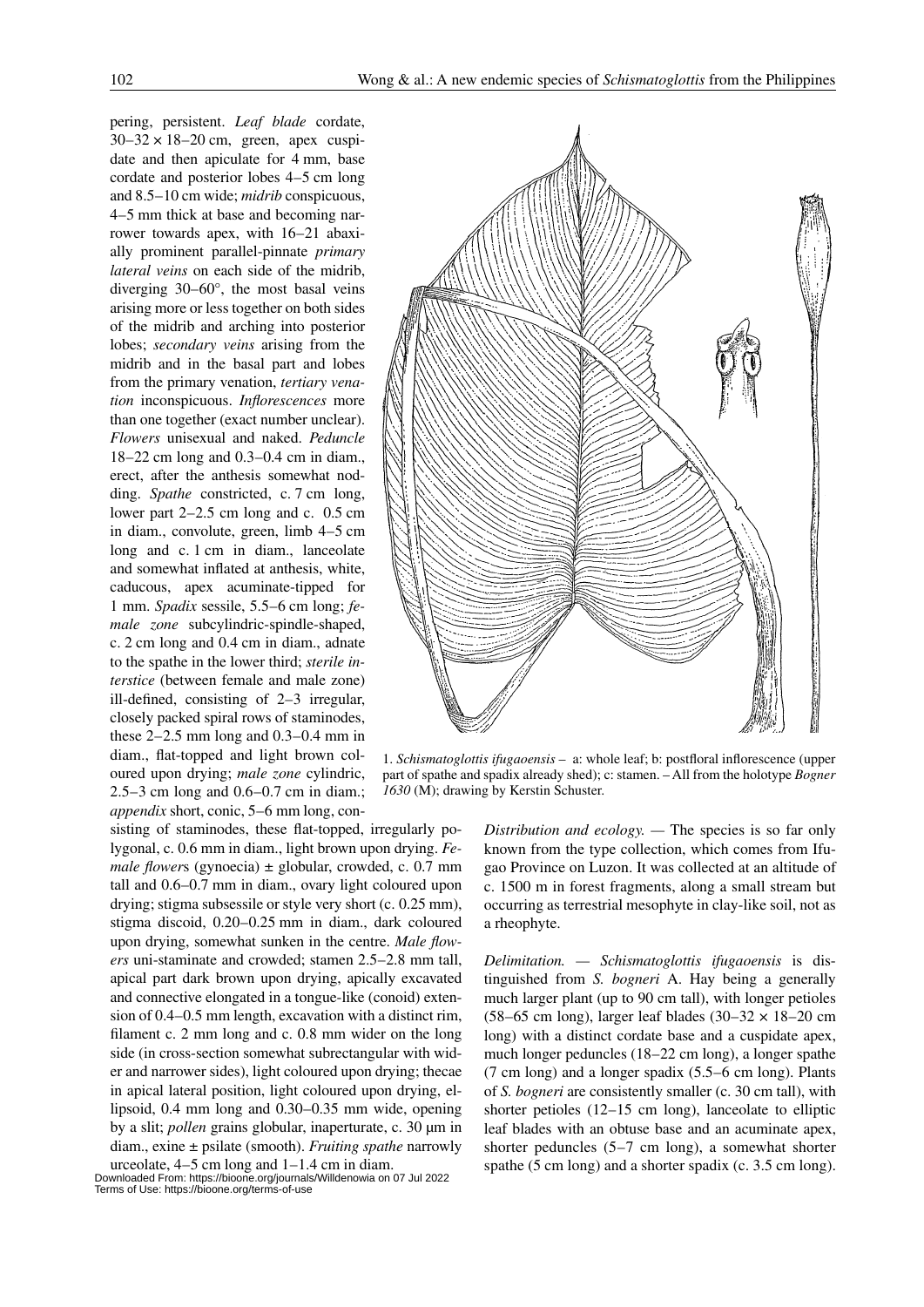

Fig. 2. *Schismatoglottis ifugaoensis* – holotype *Bogner 1630* at M; a: pollen grain. – Photograph by F. Höck; SEM micrograph (a; scale bar =  $10 \mu m$ ) by M. Hesse & S. Ulrich.

Downloaded From: https://bioone.org/journals/Willdenowia on 07 Jul 2022 Terms of Use: https://bioone.org/terms-of-use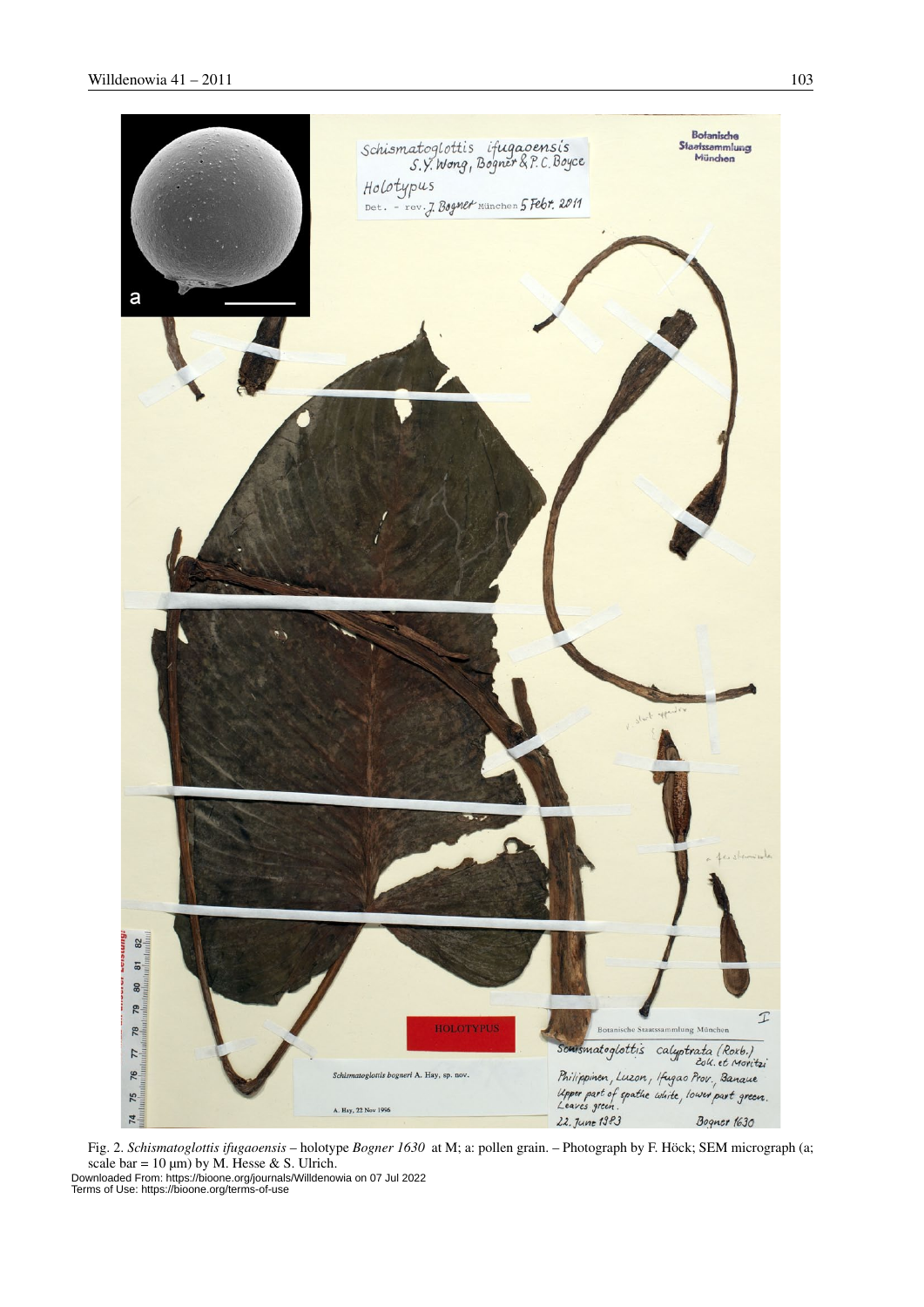

Fig. 3. Schismatoglottis bogneri – holotype Bogner 1629 at M; a: inflorescence enlarged. – Photographs by F. Höck.<br>Downloaded From: https://bioone.org/journals/Willdenowia on 07 Jul 2022<br>Terms of Use: https://bioone.org/te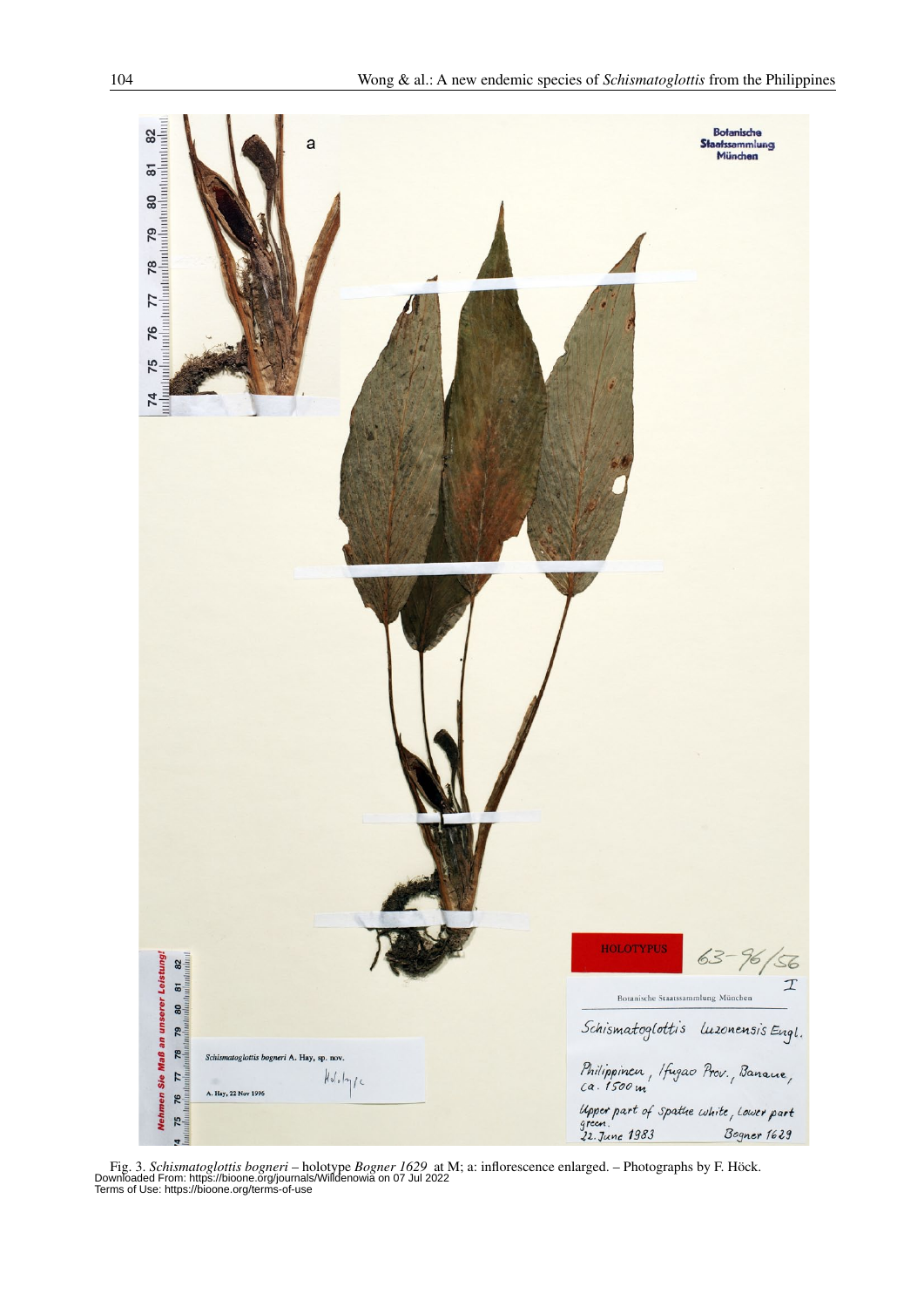Both species have very similar flowers, especially male flowers, sharing the excavated stamens and anthers with an elongated, tongue-like connective. Their female flowers share globular ovaries with discoid stigmas much narrower than the diameter of the ovaries, but while the stigmas are clearly sessile in *S. bogneri* they are best called subsessile in *S. ifugaoensis.* Furthermore the interstice of *S. bogneri* is longer with 5 spiral rows of staminodes versus 2–3 spiral rows in *S. ifugaoensis,* but the appendix is quite similar in both species. The reason why A. Hay considered the collections of the new species as conspecific with *S. bogneri* apparently lies in the very similar flowers, especially the excavated stamens with elongated, tongue-like connectives. Moreover, the collections of both species came from the same locality and were collected at the same day under different numbers: *S. bogneri* as *Bogner 1629* (holotypus M, Fig. 3) and *S. ifugaoensis* as *Bogner 1630,* but *S. bogneri* is also known from another locality, on Mindoro. Both species must be closely related because of their unique stamen structure.

## **Key to the** *Schismatoglottis* **species of the Philippines**

- 1. Tertiary venation forming a distinct tesselate pattern on the abaxial side of the leaf blade; plants mostly small; leaf blades with dark green (sometimes variegated) upper and subglaucous lower surface . . 2
- Tertiary venation tesselation inconspicuous on both surfaces of the leaf blade; plants of different size; leaf blades with lower surface paler than the upper one, but not markedly contrasting  $\dots \dots \dots \dots$  3
- 2. Plants minute, c. 12 cm tall, lithophytic; stem creeping; Mindanao. . . *S. mindanaoana*
- Plants small, c. 20 cm tall, terrestrial; stem condensed; Luzon, Panay, Catanduanes. . *S. pusilla*
- 3. Male zone of spadix enclosed for at least the lower third of its length within the lower spathe chamber. .
- . . 4 – Male zone of spadix (almost entirely) exserted from the lower spathe chamber  $\dots \dots \dots \dots \dots$  5
- 4. Robust plants with petiole to c. 60 cm long; spadix c. 9 cm long, appendix cylindric; Samar. . *S. edanoi* – Plants smaller with petiole c. 18 cm long; spadix
- c. 5 cm long, appendix conic ; Samar. . . *S. samarensis*
- 5. Stamens excavated, anthers with elongated, tonguelike connective  $\dots \dots \dots \dots \dots \dots \dots \dots \dots$  6
- Anthers without extended connectives or merely slightly raised (never tongue-like) or stamens only excavated without tongue-like connective. . . 7
- 6. Plants with petioles to c. 60 cm long; leaf blade cordate, c.  $30 \times 20$  cm; peduncle c.  $20$  cm long; Luzon (Ifugao Povince). . . *S. ifugaoensis*
- Plants with petioles to c. 15 cm long; leaf blade lanceolate to elliptic, c.  $16-17 \times 4$  cm; peduncles 5–7 cm long; Luzon, Mindoro . *S. bogneri*
- 7. Plants usually colony-forming by stolons, shoots ha-

paxanthic; widespread. . . *S. calyptrata* Downloaded From: https://bioone.org/journals/Willdenowia on 07 Jul 2022 Terms of Use: https://bioone.org/terms-of-use

|                          | - Plants clump-forming, not stoloniferous, shoots pleio- |
|--------------------------|----------------------------------------------------------|
|                          |                                                          |
|                          | 8. Plants rheophytic; leaves mostly narrowly lanceolate; |
|                          | widespread  S. luzonensis                                |
|                          | - Plants not rheophytic; leaves narrowly elliptic to     |
|                          |                                                          |
|                          | 9. Male zone of spadix narrowly obconic, appendix        |
|                          | narrowly conic; leaves oblong-lanceolate; Sagapan,       |
|                          | Mindanao  S. warburgiana                                 |
| $\overline{\phantom{0}}$ | Male zone of spadix obconic, appendix bluntly conic      |
|                          | to hemispheric; leaves elliptic to broadly ovate . 10    |
|                          | 10. Base of leaves distinctly cordate; widespread        |
|                          | S. plurivenia                                            |
|                          | - Base of leaves acute to truncate, sometimes faintly    |
|                          | cordate: Luzon  S <i>merrillii</i>                       |

## **Acknowledgements**

The study visits to European herbaria mentioned in this paper were funded under the first author's ITTO fellowship Ref. 026/09A. This is part of an on-going research programme funded by the Ministry of Higher Education, Malaysia, by fundamental research grant scheme vote: FRGS/01(12)/709/2009(25). Many thanks to the Directors or Curators of BO, FI, K, L and M for allowing access to material, and to their staff for kindly facilitating the studies. We would like to thank very much Prof. Dr M. Hesse and Miss S. Ulrich, Wien, for the SEM micrographs of the pollen, Dr H. Roessler, München, for the translation of the diagnosis into Latin, Miss K. Schuster, München, for the drawing and Mr F. Höck, München, for the photographs of the herbarium specimens.

### **References**

- Bogner J. & Boyce P. C. 2009: Studies on the *Schismatoglottideae (Araceae)* of Borneo VI: A new *Schismatoglottis* species from Sarawak, Malaysian Borneo. – Gard. Bull. Singapore **60:** 175–183.
- Bogner J. & Hay A. 2000: *Schismatoglottideae* in Malesia II: *Aridarum, Bucephalandra, Phymatarum* and *Piptospatha.* – Telopea **9:** 179–222.
- Boyce P. C. & Wong S. Y. 2006: Studies on *Schismatoglottideae (Araceae)* of Borneo I: A trio of new *Schismatoglottis* from Sarawak, Borneo. – Gard. Bull. Singapore **58:** 7–18.
- Boyce P. C. & Wong S. Y. 2007: Studies on *Schismatoglottideae (Araceae)* of Borneo IV: Preliminary observations of spathe senescence mechanics in *Schismatoglottis* Zoll. & Moritzi in Sarawak, Malaysian Borneo. – Aroideana **30:** 56–70.
- Boyce P. C. & Wong S. Y. 2008: Studies on S*chismatoglottideae* of Borneo VII: *Schottarum* and *Bakoa,* two new genera from Sarawak, Malaysian Borneo. – Bot. Stud. (Taiwan) **49:** 393–404.
- Hay A. 2002: A new Borneon species of *Schismatoglottis (Araceae)*. – Aroideana **25:** 67–69.